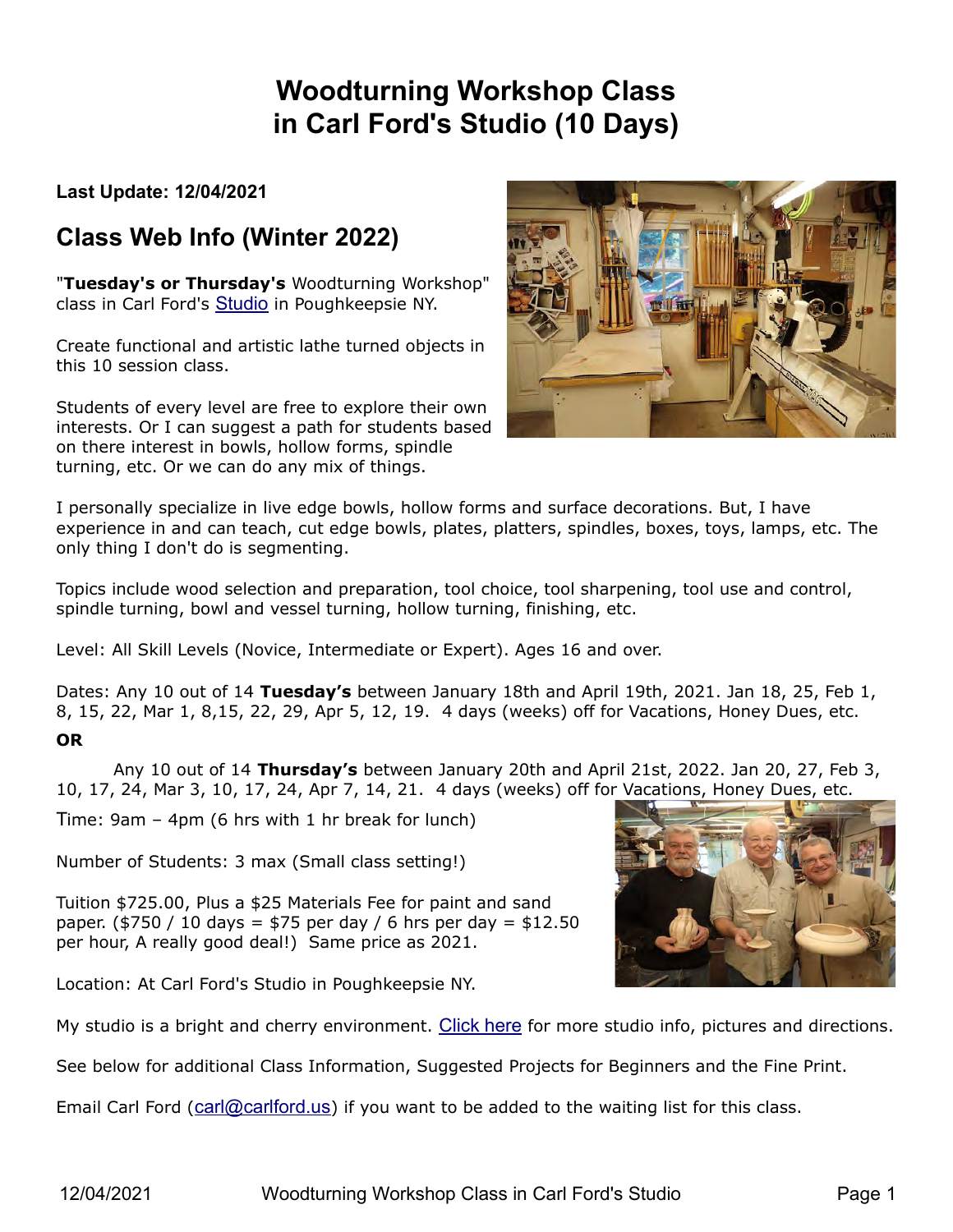## **Additional Class Info**

There are no set (fixed) projects for my class. **Students are free to work on their own projects.**

Thus we need to have a little more discussion here about projects, wood, etc.

 1. Each student needs to contact me **BEFORE** the start of the class. So, we can discuss projects, wood and tools. I ONLY do email. Please, NO PHONE calls.

### Email [carl@carlford.us](mailto:carl@carlford.us)

If you are seriously thinking about taking the class. Please feel free to contact me by email before you sign up.

 2. I specialize in turning hollow forms. I would like to see everyone turn ONE small (6" diameter, 8" tall) hollow form. Experienced students can go larger.

I have two \$1300.00 Trent Bosch TV Hollowing Systems (Bosch Hollowing Stabilizer, Bosch Visualizer, Rolly Munro Hollower 2) that students can use. They make hollowing as easy as pie. Anyone can turn a hollow form with one of these systems.

Turning a hollow form is NOT required. Students are free to work on their own projects.



Note: I also have several other hollowing tools and systems students can use. Compare and contrast. Munro, Ellsworth Style (Ellsworth, Jordan, Bosch), Captured Rest (Derry, Jamieson), etc.

- 3. I have endless Power Carving tools, Wood Burner & Vaporizer, Acrylic Paints, Milk Paint, Sorby Spiraling Tools, and other decorating stuff students can try.
- 4. Some people like natural wood with a simple clear finish. That is OK with me!

All of the carving, burning, etc stuff is OPTIONAL! Do as little or as much as you want.

 5. I **DO NOT** recommend purchasing any tools before the class. I STRONGLY recommend taking a class to try the tools before purchasing!

However, students don't always follow this advice. My suggested "Modern Tool Set" is documented on my web site here:

<http://carlford.info/blog/2015/02/modern-tool-set/>

- 6. Students are free to work on their own projects. However, they some times need some help getting started.
	- a) For inspiration I like Mark Baker's project books. They have a good range of projects that look great. Are not to easy and not to difficult.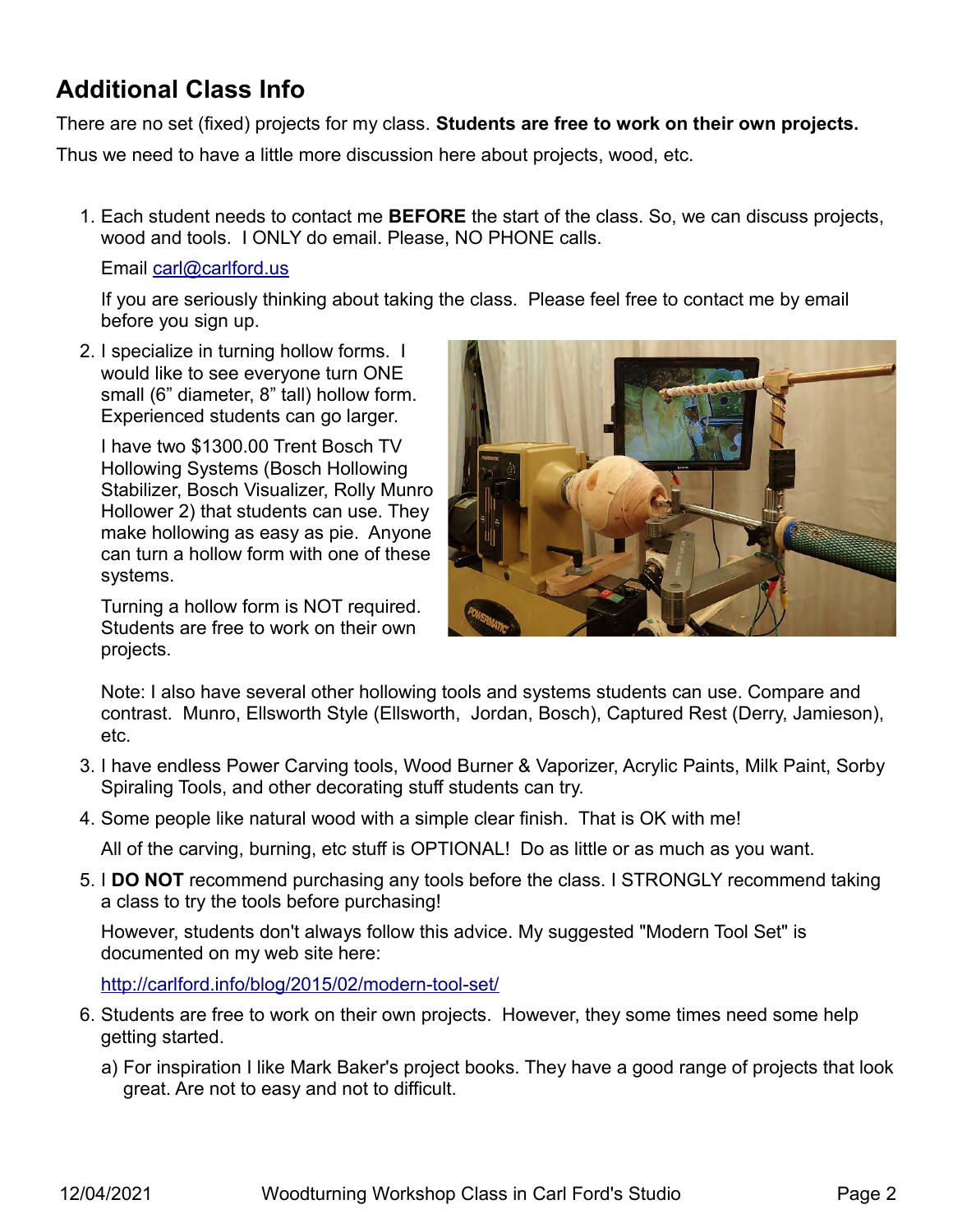I like Mark's *"Weekend Woodturning Projects: 25 Simple Projects for the Home*" book and his *"Woodturning Projects: A Workshop Guide to Shapes"* book. The 2 books cover a wide range of projects!

- b) For advanced students I recommend *"Bert Marsh Woodturner*" book by Bert Marsh and *"Woodturning Forms and Materials"* book by John Hunnex.
- c) **I have several copies of the above books that Students can use in class.** Or purchase your own USED copies on Amazon.
- d) I am not thrilled by small pictures on peoples phones. They often lack detail and thus waste a lot of valuable class time while we reinvent the wheel.

A better approach is to find something similar in one of Mark's books. This will give us a drawing with dimensions to get the ball rolling.

 e) For more book info see my blog. "Essential Books & Dvds For Students" at

<http://carlford.info/blog/2015/03/essential-books-dvds-for-students/>

- f) **Remember, students are free to work on their own projects!** Even if it is not in one of the above books!
- 7. I have found that beginners often need a little more rigor to help them get started.

I suggest beginners proceed thru the following set of projects that build up skills as you go. You can do them all, or pick and choose, or do none of them! **Students are free to work on their own projects!**

a) Day 1: Modern Candlestick

Page 54 in Mark Baker's *"Weekend Woodturning Projects: 25 Simple Projects for the Home"* book.

The multi colored candlestick in class photos. Students can leave their candlesticks natural or color them.

Spindle turning skills. Cutting a tenon, 4 jaw chuck in compression mode, spindle roughing gouge, parting tool, spindle gouge, drilling on the lathe.

b) Day 2: Carl Ford's Antique Candlestick.

Handout at<http://carlford.info/blog/2014/02/antique-candlestick-demo/>

The blue candlestick in class photos.

Builds on and reinforces the skills we learned on Day 1. Plus, screw chuck in 4 jaw chuck.

c) Day 3: A Plate

Page 104 in Mark Baker's *"Woodturning Projects: A Workshop* 



12/04/2021 Woodturning Workshop Class in Carl Ford's Studio





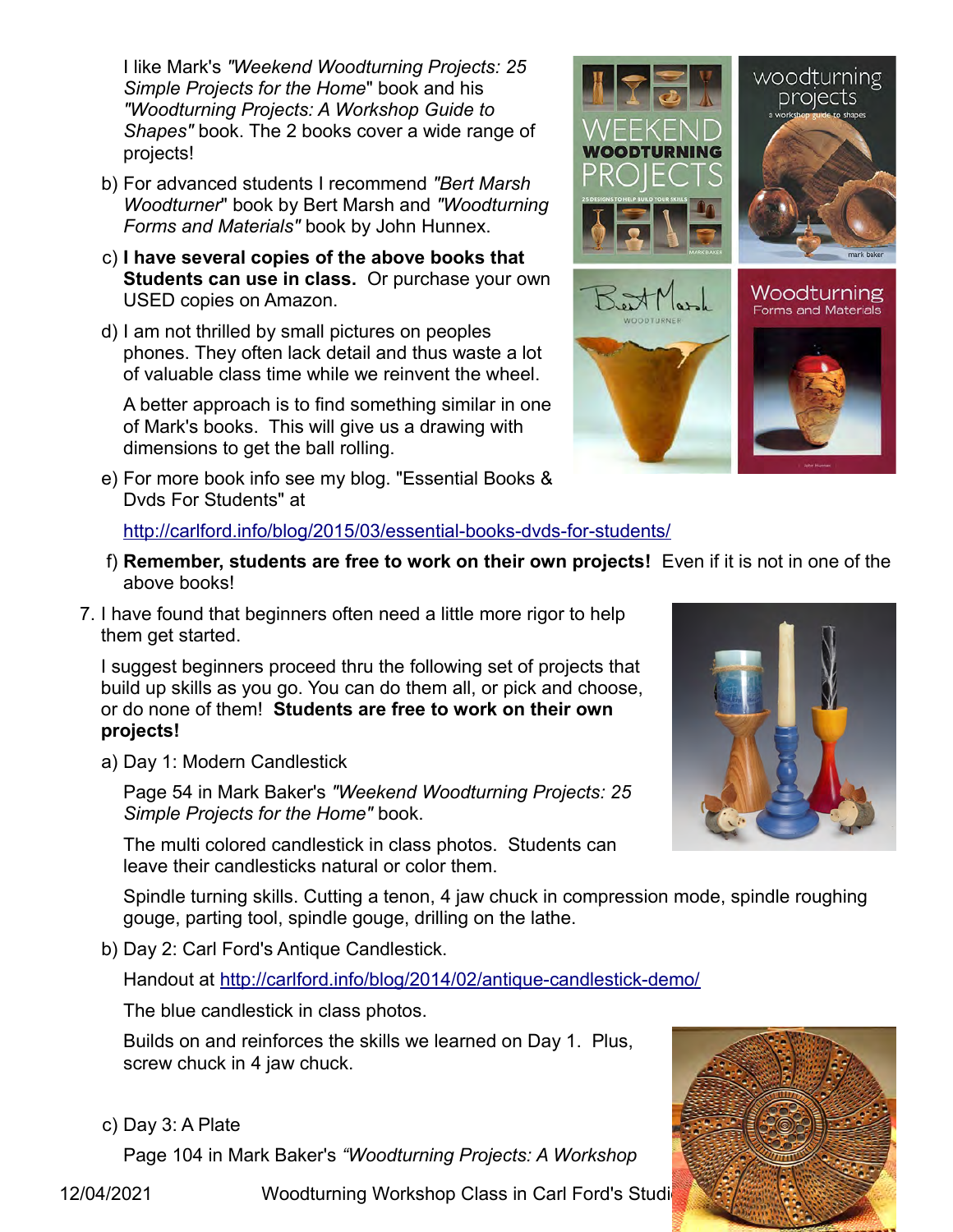*Guide to Shapes"* book.

No sanding and face plate turning skills. Screw chuck, cutting a recess for chuck, 4 jaw chuck in expansion mode, 1/2" bowl gouge, Al Stirt style shear scrapping.

The plate can be left natural or decorated with carving, milk paint, etc. a la Carl Ford.

### d) Day 4 & 5: Carl Ford's Modern Lamp

Turning bowls, candle sticks, etc is fun. However, sooner or later they will end up in the back of a closet and then ... If you make a lamp it is something that can be passed down to future generations, long after you are gone.

A lamp is really just a couple of candlesticks stacked up to create the lamp shaft. The lamp base is really just an up side down plate. Thus this project reinforces skills you have already learned while creating something truly useful. Students also learn to turn to spec (sizes +/- 1/8").

Students often change their minds about the value of this project after receiving positive feed back from their family.

*Note: The lamp takes 1.5 days. So there will be a little extra time on Day 5 to do something else of interest to the student.*

#### **Remember, all projects are optional. Students are always free to skip and choose what they want to do!**

e) Day 6: A Plate Bowl

I call a plate with a small bowl in the center a "Plate Bowl". I like to start out with small bowls and then progress each day to larger bowls.

The fancy red spiral and black plate bowls in class photos. Students can leave their plate bowls natural or decorate them.

Face plate turning skills, etc. Same as a plate. We just add a small bowl. Students learn to swing the 1/2" bowl gouge in an arc to create a bowl.

f) Day 7: A Simple Bowl

Page 88 in Mark Baker's *"Weekend Woodturning Projects: 25 Simple Projects for the Home"* book.

With or with out the beads in Mark's book. Dry wood or wet green wood.

g) Day 8 to 10: Bowls, Bowls and more Bowls

By Day 8 or so, students are usually ready to go off on there own. They have developed their own sense of what they want to do. Great!

Frequently it is a bowls in there many different shapes and forms. With or with out surface decoration. A Natural Edge (bark on the edge) Bowl, etc.

We explore what ever the student wants to do. We use my huge show room of bowls, plates, and hollow forms in my house for inspiration and/or Mark Bakers's Project Books. Or what



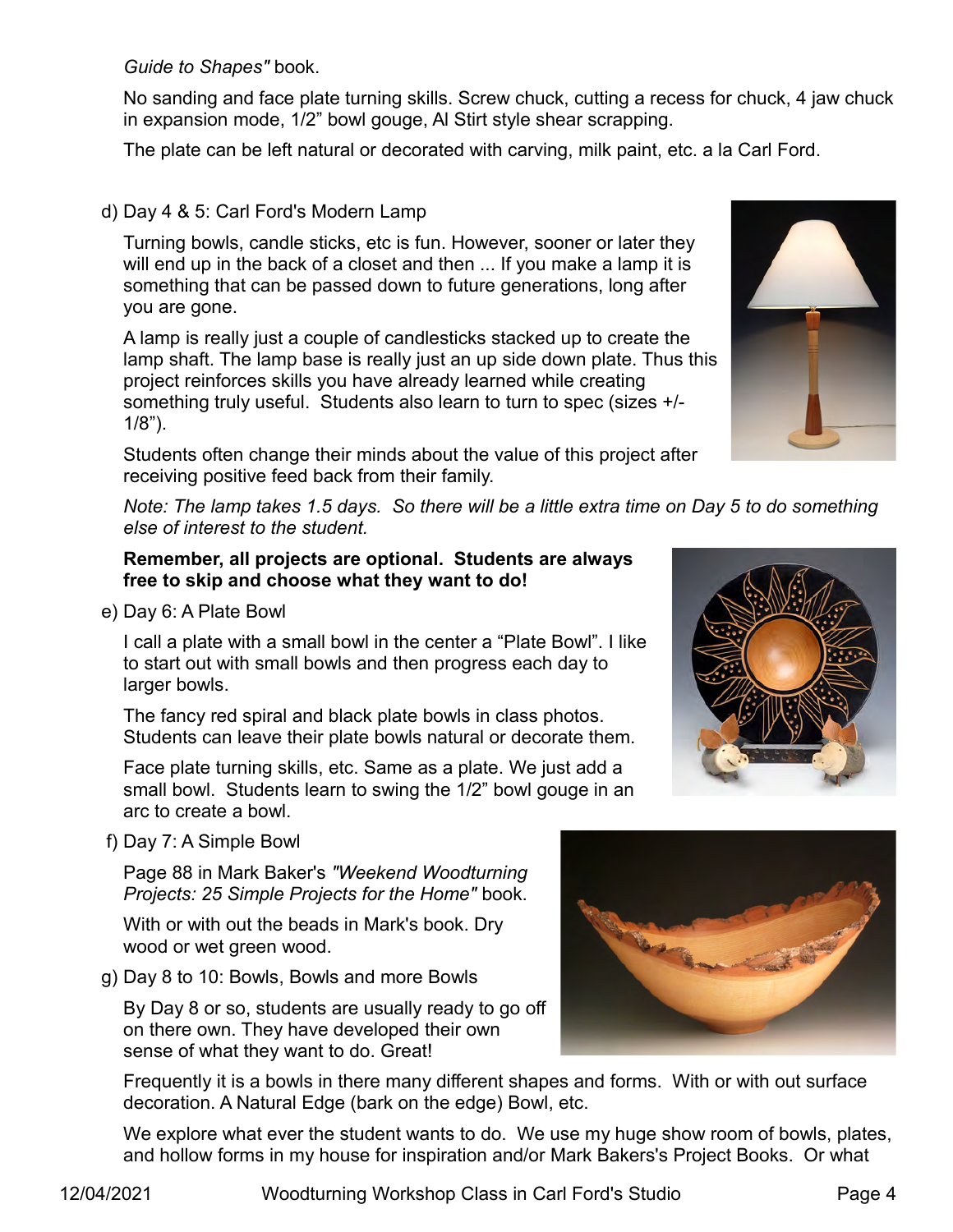the other students in the class have done.

h) Day X: Small Vase Hollow Form

We insert this day some day after Day 3. It may be day 4, 5, 6, etc. When the student is ready and one of my hollowing rigs is available.

I specialize in turning hollow forms. I like to see everyone turn a small (6" diameter, 8" tall) hollow form.

Something like the natural edge (bark on) cherry hollow form in class photos. However, we will start with a cut edge hollow form. I turn the outside



shape, then the student hollows it out. This way we known the shape can be successfully hollowed. If time permits then students can turn a second hollow form completely on there own.

With my Trent Bosch hollowing rings anyone can turn a hollow form! I have helped total beginners turn a beautiful hollow form.

Or students can skip the vase and make more bowls, etc. **All projects are optional!**

## **The Fine Print**

This class is not like other classes at Craft Schools where the instructor can supply all the wood, tools, etc. because the instructor knows what the project is in advance.

I have taught the same class format at Purchase College, the Brookfield Craft Center and in my Studio for 2 years. Thus, this class format works. I just need to cover a few points here before class. Then we can have lots of fun in class.

Please read the following carefully.

1. There may or may NOT be a demo at the start of each class.

This class is not going to be like most classes where the instructor demos "a project" then all the students go off and do the same project.

Each student in this class is free to do there own thing. With multiple students in the class there obviously is not time for me to demo each students project.

At the start of each class we have a 15 minute meeting. Where students discuss what they are interested in doing.

If multiple students what to do something similar then I will demo it, if wanted.

Otherwise, I will work with each students individually. This is easier when students don't mind me doing a little of the work on there project.

If you want to do 100% of the work yourself. No problem. Just let known. You will have to be satisfied with more hand waving and drawing on the board. I have had students, who like to do things 100% on there own. They have been very happy with my instruction.

2. I am NOT interested in BIG!

Peters Valley Craft School has Oneway 1224 lathes. This limits the size of projects. Nothing bigger than 12" in diameter. No spindles longer than 24". The practical limit to bowls and hollow forms is around 10" tall.

I don't see this as a problem. Bowls around 10" in diameter or less are best for learning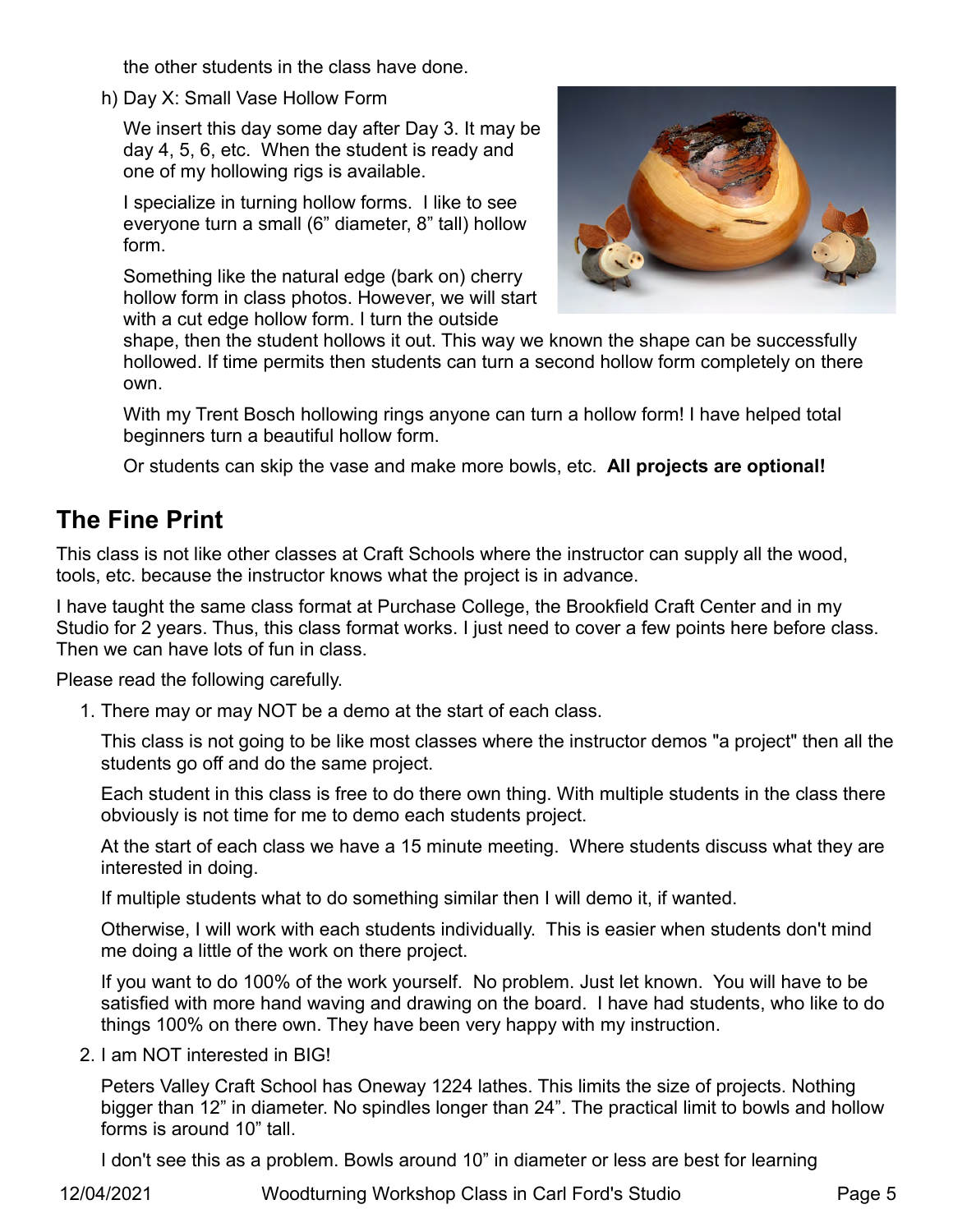purposes. You will learn more by doing 2 to 3 small bowls then you will learn from one big bowl.

I have big lathes in my studio but I am DEFINITELY not interested in doing big things!

In my studio, I limit finished dimensions to roughly the same dimensions. Nothing bigger than 12" in diameter. No spindles longer than 24". The practical limit to bowls and hollow forms is around 10" tall.

If you want to do BIG then please go some where else! You can put them out of business when you kill yourself and blow their insurance.

3. You must supply your own wood for this class!

Each students is free to do there own thing. Thus I can't supply the wood, because I don't known what the projects will be in advance.

 a) You can bring raw logs, flat boards from hardwood lumber dealer, etc. Or purchase wood from me. Purchasing from me is often best for beginners.

**If you are going to bring logs, please discuss with me in advance! I can not easily (cheaply) dispose of cutoffs or extra logs. Thus you may need to take home any excess or cutoffs.**

- b) In the past, often one or more students brings in some logs they found on the side of the road, etc. Then they share with everyone. But, I can NOT guarantee this will happen.
- c) I have 2", 3" and 4" thick wood for sale. Popular, Cherry, and Maple wood. You pay me by the linear inch.

My price is what I pay for the wood at Condon Lumber. I tell people Condon is the most expensive place on the face of earth to purchase lumber. And I stand by that! I go to Condon, because they have lots of stuff thicker than 2" inches.

So here is how it works. If, I pay \$200 with tax for 12 feet of 2" x 12" cherry. You pay \$200 / (12 ft  $*$  12 inches) = \$1.39 per inch. Round the final price off to a dollar. Then pay me in CASH only.

You take any scrap home with you. i.e. all cuts are the full width of the raw board. So if a board is 12" wide you can purchase 1" long by 12" wide or 2" long by 12" wide, etc. NO 1" long by 6" wide, because the raw board is 12" wide!

Selling wood is DEFINITELY not a profit center for me! I often lose money when people purchase wood from me. Because, I don't charge for going to the lumber yard, etc.

- d) If you don't like my price then no problem. Bring your own wood.
- e) My wood will be big enough for many of the projects in the project books, I recommend above. Thus beginners can easily get away with just purchasing wood from me.
- 4. Face shields MUST be worn! They are not optional. No exceptions!

Safety glasses, goggles, etc are not good enough. I will explain why at the first class.

Bring your own face shield or use the face shields supplied by my studio.

There is really nothing unique here. All of the craft schools (Arrowmont, Anderson Ranch, etc) have the same rule.

- 5. Now it's time for the "fine print" when it comes to wood.
	- a) I reserve the right to REJECT any cracked wood!

There are some people who reject any thing the minute they see even the faintest hairline crack. I am NOT one of these people.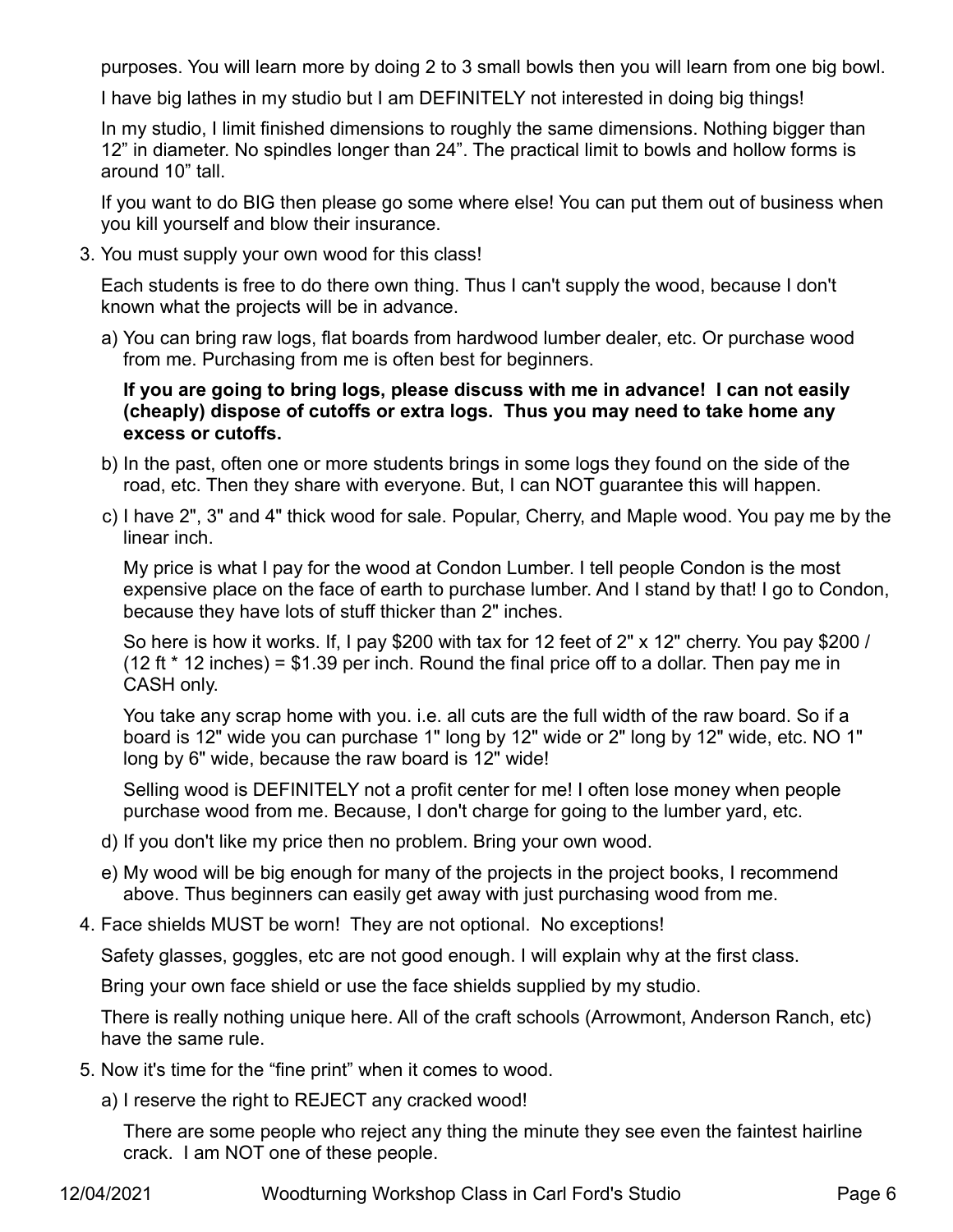Any cracks at the end of a raw log you bring in, must be cut away on the bandsaw or chainsaw, before you start turning.

If some minor cracks appear after you start turning we will discuss them. If not a safety issue, then I am willing to give it a try, if you want to proceed.

I REALLY want the rejection of any wood due to cracks to be a FRIENDLY JOIN DECISION.

But, If I have to, I will put my foot down. I have to consider the safety of everyone in the room. There is ABSOLUTELY no way I want to live with anyone getting seriously injured for the rest of my life. I don't want to have to think about it, every time I walk into a class room or my own studio!

#### b) No exotic wood!

I like to stick with turning domestic US hardwoods. Popular, Cherry, Ash, Maple, Walnut.

Other US woods like Beech, Birch, Elm, etc are OK. But, really are not worth the effort to turn in my not so humble opinion. Well, Black Birch is OK.

Most people are not allergic to these. I must consider the safety of everyone in the room. Not just you.

**I will NOT allow you to turn exotic hardwoods**. Especially the African ones. Like Bibinga, Cocobolo, Rosewood, etc.

To many people are allergic to these woods. They often, don't find this out, until they have a really serious horrific incident. Trouble breathing, time in the hospital, etc.

#### **So if you have some fancy turning blanks you got from Woodcraft, etc. and they are exotic woods, I am NOT GOING TO LET YOU TURN THESE!**

Western Red cedar and spalted woods are on the edge. I may allow them if others in the class are OK with them.

A little bit of African Black Wood or Ebony for a finial is OK.

There is really nothing new here! All of the craft schools (Arrowmont, Anderson Ranch, etc) have the same rules. Exotics have always been banned at most craft schools.

#### **6. Covid Policy**

- a) My studio is in my HOUSE. Thus it is my rules!
- b) All students MUST be Vaccinated! NO EXCEPTIONS!
- c) I believe in science. Students MUST follow CDC Covid guidelines and New York State Covid guidelines!
- d) If New York State requires a mask then I require a mask!

#### 7. Snow Day Policy

I DO NOT expect anyone to drive to my house in Poughkeepsie on any day they don't feel safe!

I watch the weather forecast in Poughkeepsie, New York City and Albany. If snow is likely to cause driving problems then I will send out an email canceling class. I try to cancel class a few days in advance. Last minute cancellations are not good! I try hard to avoid them. If a student does not respond to my email canceling a class then I will phone them.

If I cancel a class, then I will schedule a snow make up day after discussing with students. Students who come on Tuesdays, often can only come on Tuesdays. Etc. Thus, in most cases I add a "snow make up day" to then end of the class schedule.